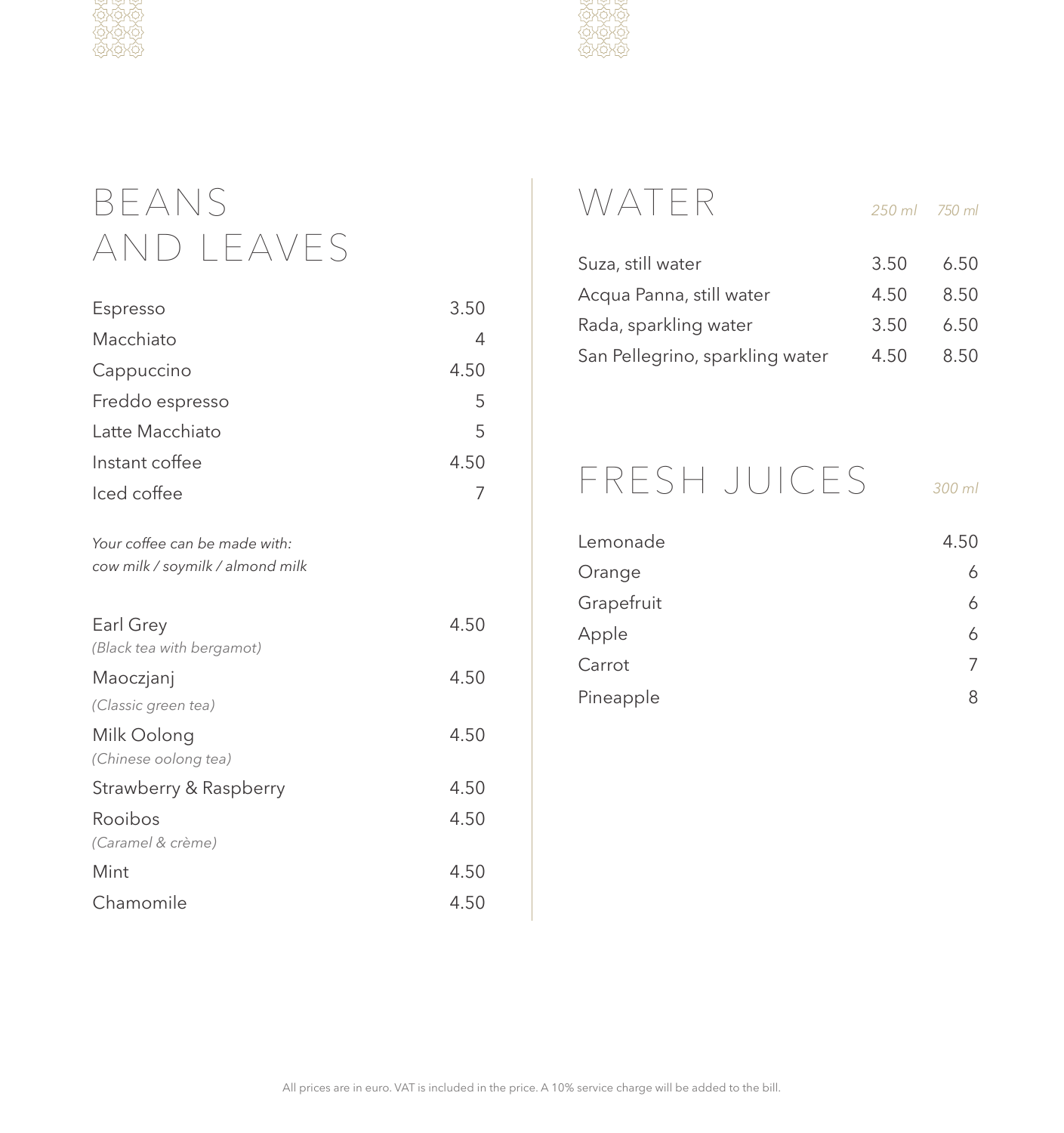



# FRESH JUICES COMBO *300 ml*

| <b>Berry Mix</b>                                       | 8 |
|--------------------------------------------------------|---|
| (strawberry / raspberry / blueberry / blueberry juice) |   |
| Sunshine Juice                                         | 8 |
| (orange / raspberry / banana / mint)                   |   |
| Revitalizer                                            | 8 |
| (carrot / apple / lime juice / ginger)                 |   |
| <b>Boosting Beetroot Juice</b>                         | 8 |
| (beetroot/apple/carrot/ginger/lemon/mint)              |   |
| Green Wood                                             | 8 |
| (apple / celery)                                       |   |

## HOMEMADE BEVERAGES *300 ml*

| н.<br>- |
|---------|
|         |

| Blueberry juice |  |
|-----------------|--|
| Iced Tea        |  |

# MOCKTAILS *300 ml*

| <b>Prohibition Daisy</b>                                                   | 9 |
|----------------------------------------------------------------------------|---|
| (fresh pineapple & orange juice /<br>lime & lemon juice / raspberry syrup) |   |
| Kiwi & Mint Capri                                                          | 9 |
| (fresh kiwi / mint / coconut syrup / sugar / soda)                         |   |
| Strawberry Crush                                                           | 9 |
| (fresh strawberry / lime juice / strawberry purée /<br>ginger beer)        |   |
|                                                                            |   |

## SHAKES *300 ml*

Chocolate & Raspberry 7 *(vanilla ice cream / chocolate / raspberry / crème / milk / whipped cream)* Banana & Coconut 7 *(vanilla ice cream / banana / coconut syrup / honey / crème / milk / whipped cream)* Raffaello 7 *(vanilla ice cream / coconut / coconut syrup / amaretto syrup / crème / milk / whipped cream)*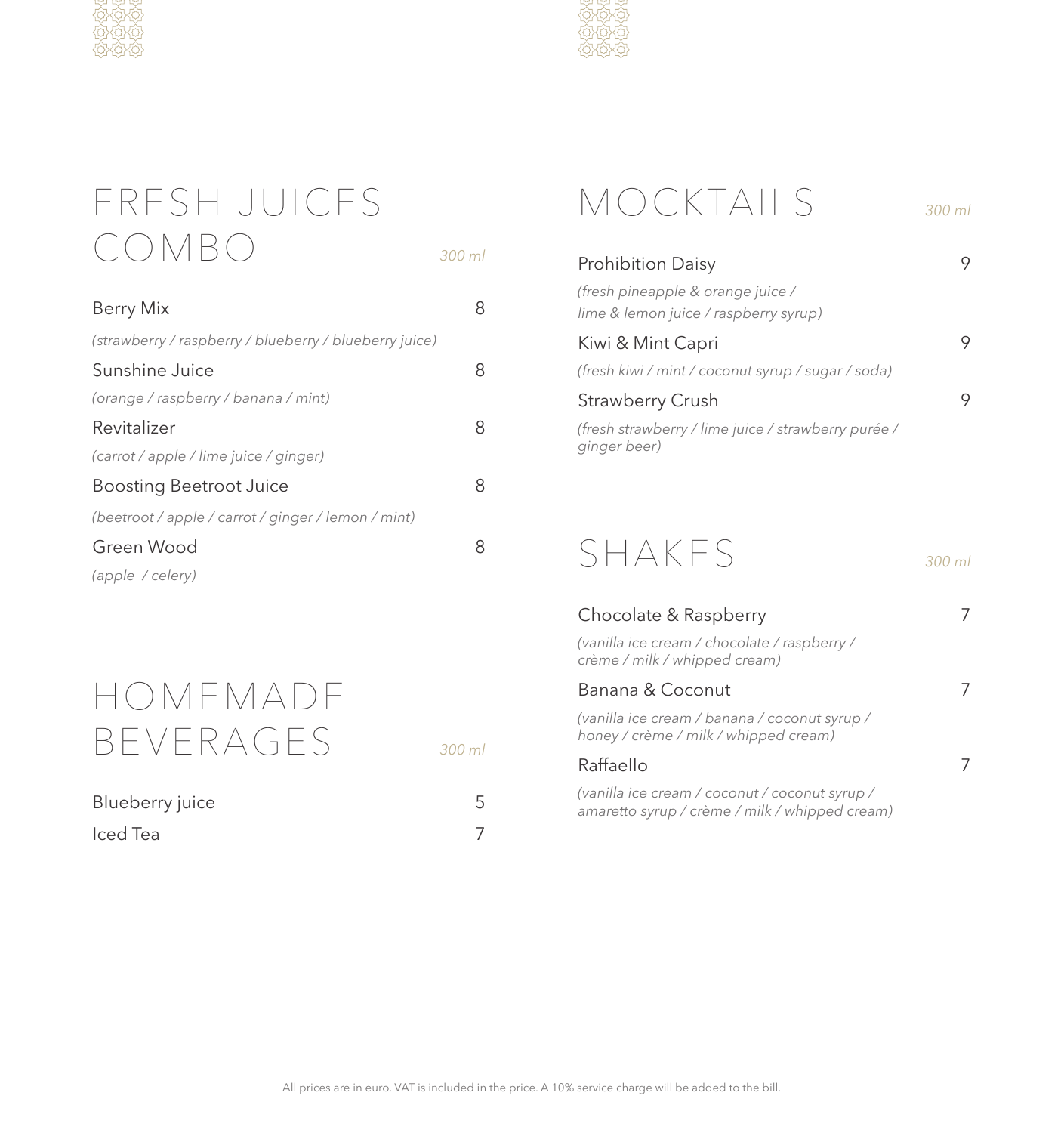



# SOFT DRINKS *200 / 250 ml*

| Apple            | 4.50 |
|------------------|------|
| Orange           | 4.50 |
| Strawberry       | 4.50 |
| Pineapple        | 4.50 |
| Peach            | 4.50 |
| Coca-Cola / Zero | 4.50 |
| Fanta / Sprite   | 4.50 |
|                  |      |

#### THOMAS HENRY:

| Tonic                | 5 |
|----------------------|---|
| Bitter Lemon         | 5 |
| Cherry Blossom Tonic | 5 |
| Ginger Ale           | 5 |
| Ginger Beer          | 5 |

# ENERGY DRINKS *250 ml*

| Red Bull                                    |                     | 8    |
|---------------------------------------------|---------------------|------|
|                                             |                     |      |
|                                             |                     |      |
|                                             |                     |      |
| BEER                                        | Bottle 250 / 330 ml |      |
| Carlsberg, lager / Denmark                  |                     | 4.50 |
| Budweiser, pale lager / Czech Republic      |                     | 5    |
| Budweiser Dark, pale lager / Czech Republic |                     | 5    |
| Erdinger, wheat beer / Germany              |                     | 5    |
| San Miguel, lager / Spain                   |                     | 6    |
|                                             |                     |      |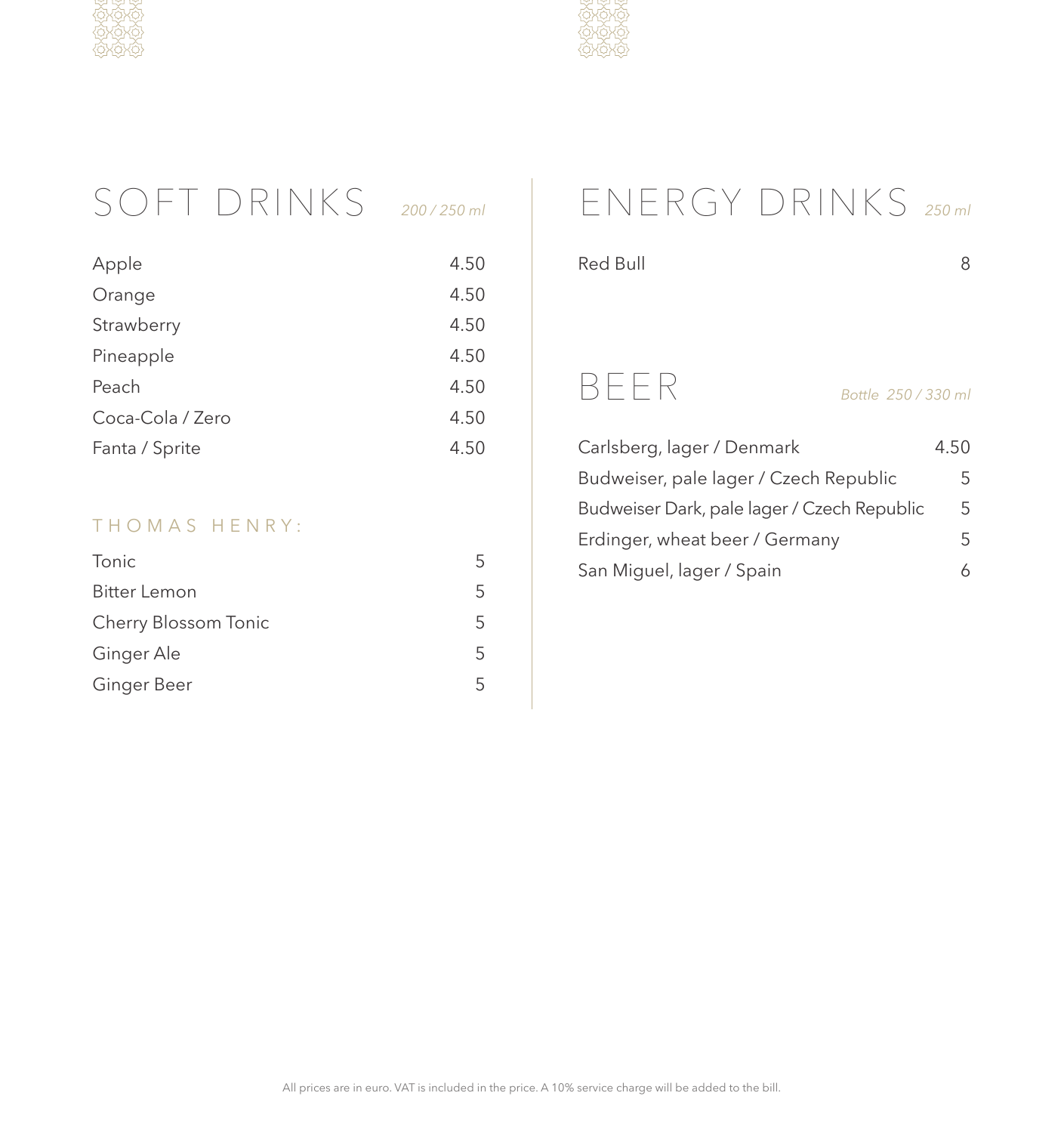

## BLENDED SCOTCH WHISKY

|  | ł |
|--|---|

| Johnnie Walker Black Label 12 Year Old | 9  |
|----------------------------------------|----|
| Chivas Regal 12 Year Old               | 9  |
| Johnnie Walker Gold                    | 11 |
| Johnnie Walker Platinum                | 15 |
| Chivas Regal 18 Year Old               | 18 |
| Chivas Regal Royal Salute 21 Year Old  | 30 |
| Johnnie Walker Blue Label              | 40 |
| Ballantine's 30 Year Old               | 55 |

## IRISH WHISKEY *40 ml*

Jameson 12 Year Old 8



# AMERICAN WHISKEY *40 ml*

| Jack Daniel's Single Barrel | 10 |
|-----------------------------|----|
| Woodford Reserve            | 11 |

## SINGLE MALT SCOTCH WHISKY *40 ml*

| The Glenlivet 12 Year Old | 9.50 |
|---------------------------|------|
| Glenfiddich 15 Year Old   | 12   |
| The Macallan 12 Year Old  | 13   |
| Lagavulin 16 Year Old     | 15   |
| Glenfiddich 18 Year Old   | 18   |
| The Glenlivet 18 Year Old | 18   |
| Highland Park 18 Year Old | 40   |
| The Glenlivet 25 Year Old | 39   |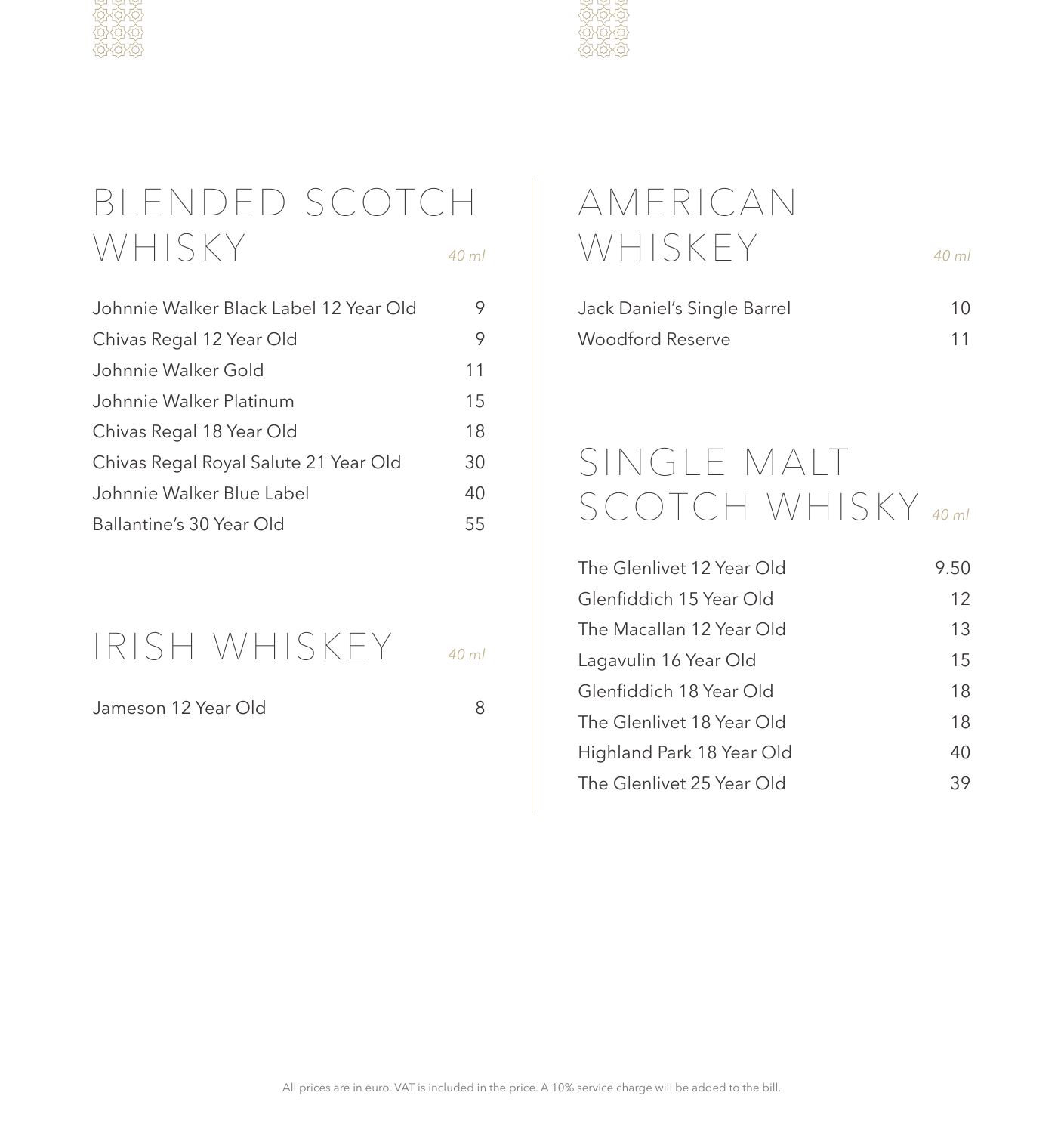

# COGNAC, ARMAGNAC & BRANDY *40 ml*

| Martell V.S.O.P.                                           | 13             |
|------------------------------------------------------------|----------------|
| Rémy Martin V.S.O.P.                                       | 13             |
| Martell X.O.                                               | 31             |
| Rémy Martin X.O.                                           | 36             |
| Hennessy X.O.                                              | 39             |
| Delamain Extra de Grande Champagne                         | 42             |
| Hennessy Paradis Imperial                                  | 195            |
| Richard Hennessy                                           | 850            |
| Armagnac Castarède X.O.                                    | 14             |
| Grapa (Tignanelo)                                          | 28             |
| Loza Radevic (Grape Brandy)                                | 5.50           |
| Travarica Radevic                                          | 5.50           |
| Kajsija, Stara Pesma (Apricot Brandy)                      | 6              |
| Viljamovka, Stara Pesma (Pear Brandy)                      | $\overline{7}$ |
| Dunja, Stara Pesma (Quince Brandy)                         | 6              |
| Šljivovica, Stara Pesma 7 Year Old (Oak-aged Plum Brandy)  | 6.50           |
| Šljivovica, Stara Pesma 12 Year Old (Oak-aged Plum Brandy) | 11.50          |
| Vinjak X.O.                                                | 10             |
| Tok Sljiva 15 Year Old                                     | 30             |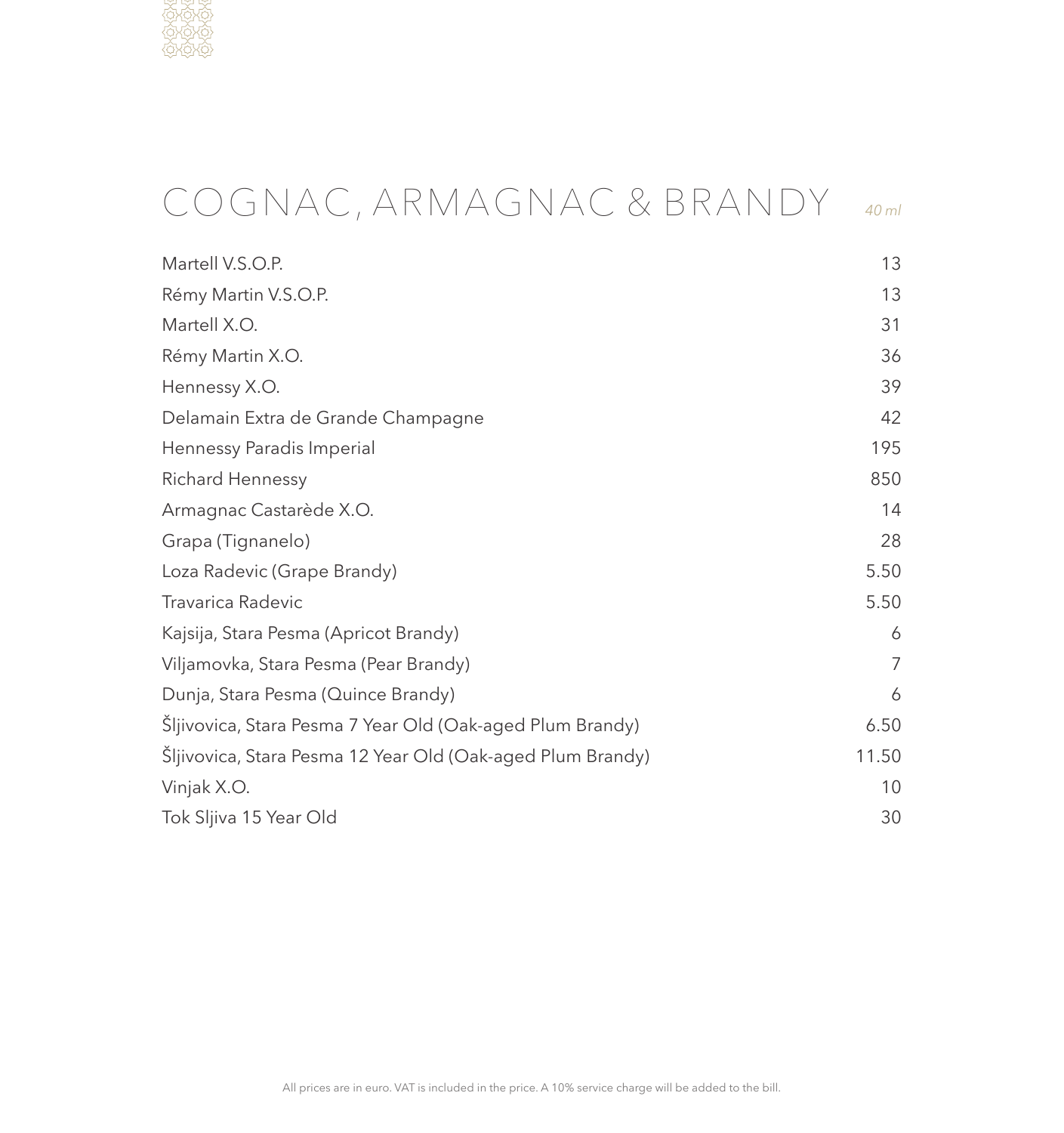



| SAKE                               | 100 ml |
|------------------------------------|--------|
| Sōtō Super Premium Junmai Daiginjo | 16     |
|                                    |        |
| VODKA                              | 40 ml  |
| Cîroc                              | 10     |
| Belvedere                          | 10     |
| Grey Goose                         | 11     |
|                                    |        |
|                                    |        |
| RUM                                | 40 ml  |
| Zacapa 23                          | 15     |
| Zacapa X.O.                        | 27     |
|                                    |        |

TEQUILA *40 ml*

| Patrón Silver, 100% Agave   | 11 |
|-----------------------------|----|
| Fortaleza Añejo, 100% Agave | 18 |

# APÉRITIFS & DIGESTIFS *40 ml*

| Jägermeister             |   |
|--------------------------|---|
| Martini Bianco           | 7 |
| Campari                  | 7 |
| Amaro Montenegro         |   |
| Fernet-Branca            | 7 |
| Cocchi Storico di Torino | 8 |

# LIQUEURS *40 ml*

| Limoncello                 |    |
|----------------------------|----|
| Bailey's Irish Cream       |    |
| Grand Marnier Cordon Rouge | 10 |

### FORTIFIED WINE *70 ml*

Ramos Pinto 10 Year Old Tawny Port 13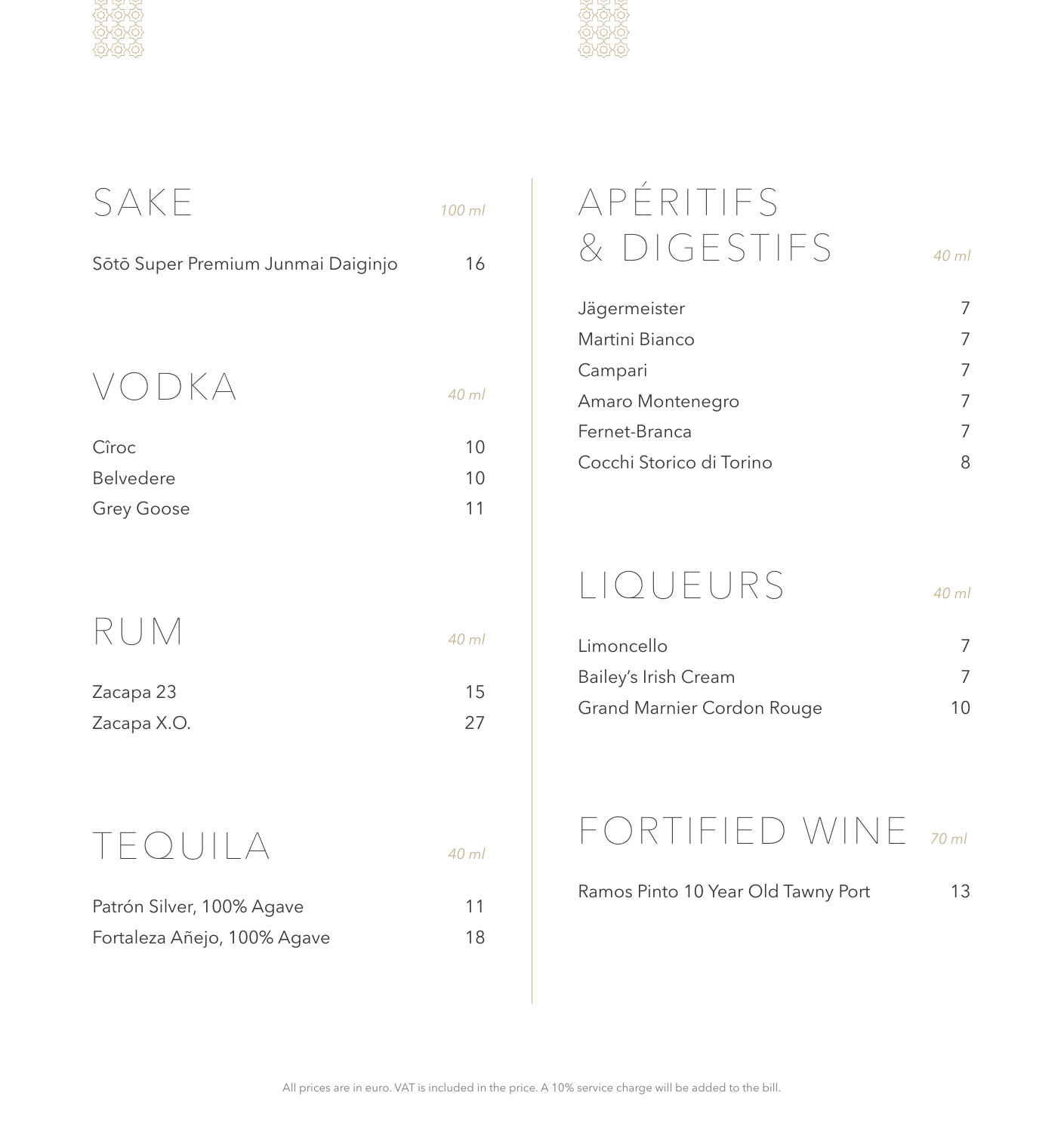

## G&T BAR *50 ml & 200 ml premium tonic water*

| GORDON'S PINK, England                                                         | 10.50 |
|--------------------------------------------------------------------------------|-------|
| (raspberries / fresh mint / Thomas Henry Cherry Blossom Tonic)                 |       |
| JUNI 93, Serbia                                                                | 11.50 |
| (cinnamon / lime / Thomas Henry tonic water)                                   |       |
| HENDRICK'S, Scotland                                                           | 13.50 |
| (cucumber ice / lemon peel / Persian pink rose bud / Thomas Henry tonic water) |       |
| TANQUERAY 10, England                                                          | 13.50 |
| (chamomile tea ice / lime & grapefruit peel / Thomas Henry tonic water)        |       |
| GIN MARE, Spain                                                                | 15.50 |
| (fresh basil & rosemary / lemon and orange peel / Thomas Henry tonic water)    |       |
| MONKEY 47, Germany                                                             | 17    |
| (fresh sage / lime peel / raspberry / Thomas Henry tonic water)                |       |

#### CHOOSE YOUR G&T SPICE:

Juniper berry, pink pepper, star anise, chili strings, dry ginger slice, hibiscus flower, all spice, Persian pink rosebud, cinnamon stick, mint, sage, basil

#### CHOOSE YOUR TONIC, THOMAS HENRY:

Tonic Water, Cherry Blossom Tonic, Ginger Ale, Ginger Beer 5